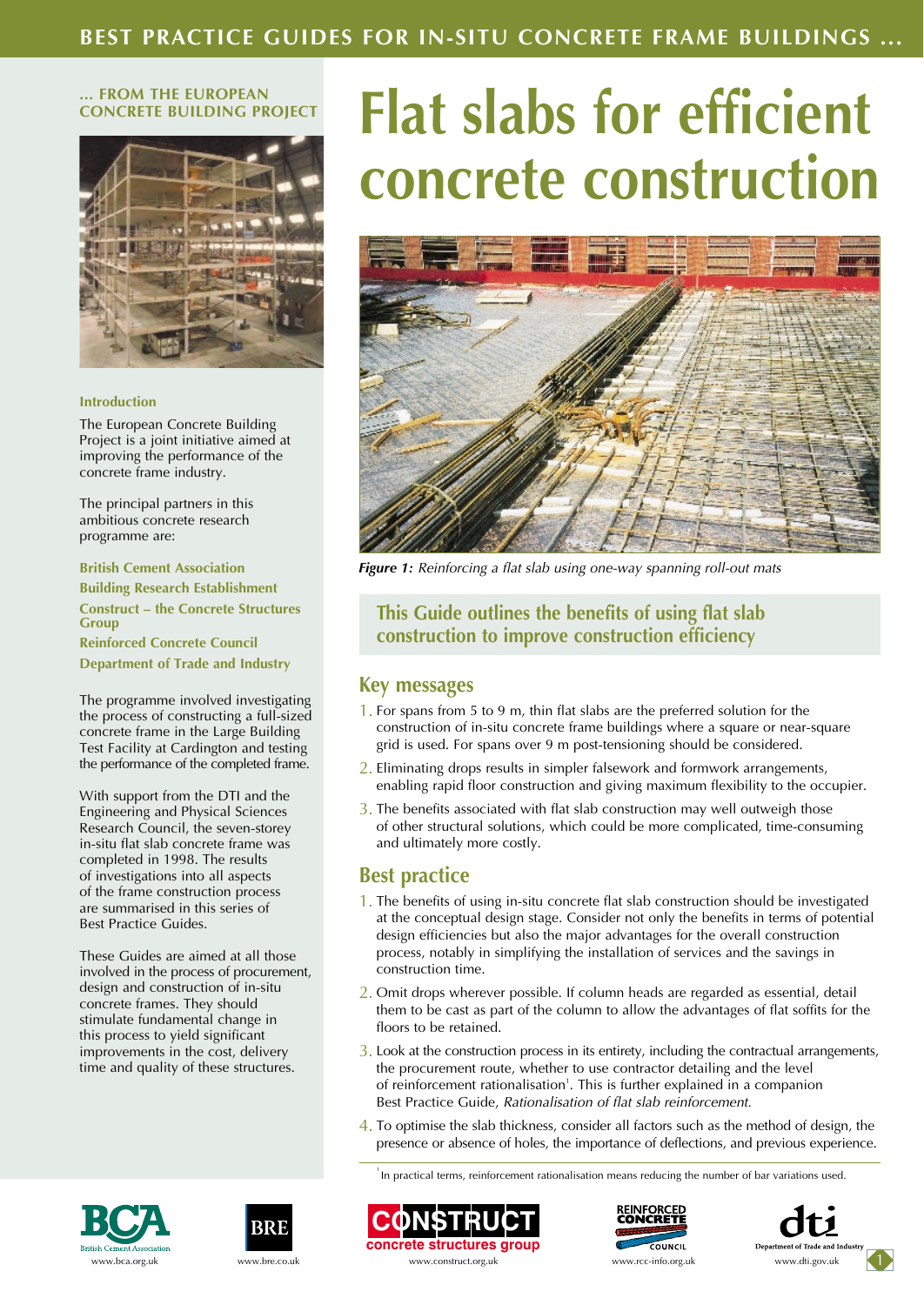# **Benefits of using flat slab construction**

#### **Faster construction**

The benefits of using flat slab construction are becoming increasingly recognised. Flat slabs without drops (thickened areas of slab around the columns to resist punching shear) can be built faster because formwork is simplified and minimised, and rapid turn-around can be achieved using a combination of early striking<sup>2</sup> and flying systems. The overall speed of construction will then be limited by the rate at which vertical elements can be cast.

#### **Reduced services and cladding costs**

Flat slab construction places no restrictions on the positioning of horizontal services and partitions and can minimise floor-to-floor heights when there is no requirement for a deep false ceiling. This can have knock-on benefits in terms of lower building height, reduced cladding costs and prefabricated services.

#### **Flexibility for the occupier**

Flat slab construction offers considerable flexibility to the occupier who can easily alter internal layouts to accommodate changes in the use of the structure. This flexibility results from the use of a square or near-square grid and the absence of beams, downstands or drops that complicate the routing of services and location of partitions.

### **Slab thickness**

Having chosen a flat slab solution, the next key issue is to determine an appropriate slab thickness. In general, thinner slabs not only save on direct material costs for the frame and the supporting foundations but also provide knock-on benefits in terms of reduced height of the structure and lower cladding costs. Further guidance is given in Reference 1.

There is, of course, a lower limit to the slab thickness. As this is approached, the savings identified above become outweighed by the extra reinforcement required to deal with serviceability issues and the increased difficulty in designing and fixing it. There is also a case for providing some margin, particularly at outline scheme stage, to accommodate late changes in architectural requirements

<sup>2</sup> See companion Best Practice Guide: *Early striking and improved backpropping for efficient flat slab construction.*



*Figure 2: RCC spreadsheet – automatic sub-frame analysis*

*Figure 4: Typical load history for a floor at Cardington*



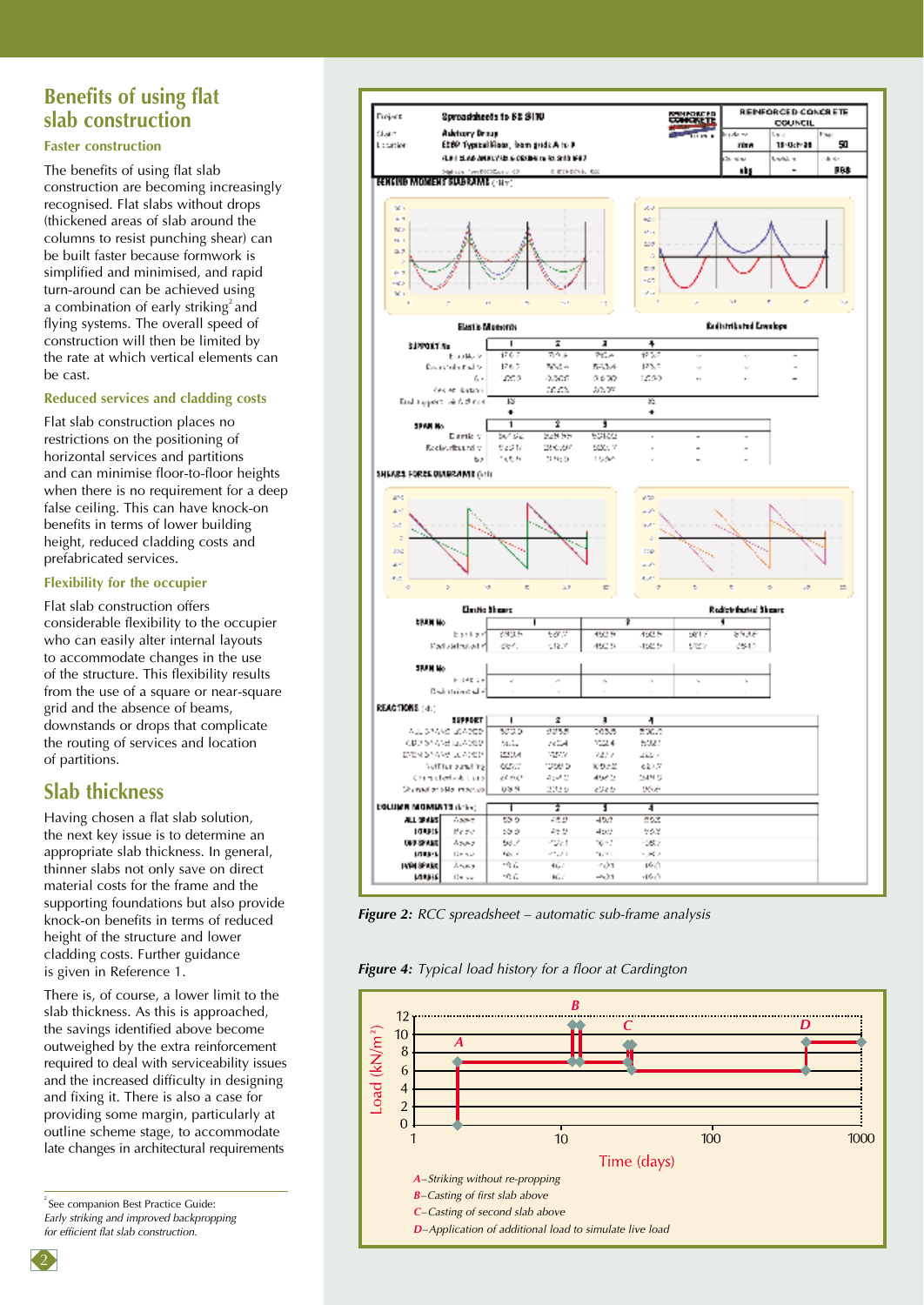and the provision of holes in the slab. In addition, consideration could be given to possible changes of use after construction and to future alterations.

## **Choice of design method**

A range of methods is available for designing flat slabs and analysing them in flexure at ultimate limit state. The choice should be based on:

- What is appropriate for the structure to be designed.
- What is likely to benefit the client most.
- What methods the designer is most familiar with.

For a small regular frame, the **empirical** method using tabular moment and shear coefficients (for example those given in BS 8110, Reference 2) is appropriate.

For more irregular frames, the **subframe** method in accordance with BS 8110 is likely to be the most suitable, although not necessarily the most economic. Computer software would normally be used to apply the method. The spreadsheets produced by the Reinforced Concrete Council (Reference 3) are one option; an example is shown in Figure 2.

The **yield-line** method will enable the most economic and uniform distribution of reinforcement to be achieved. It makes the use of uniform loose bar, or one- or two-way spanning mats very attractive, particularly for the sagging moment reinforcement. Top steel should be concentrated over supports to control cracking. It should be noted that since this method considers only possible collapse mechanisms, a separate elastic analysis of cracking and deflection may be required.

Use of **finite-element (FE) analysis** has particular advantages when the floor has irregular supports or geometry, large openings or carries concentrated heavy loads. Care is needed in modelling the geometry, material properties and loads on the structure. A cracked section FE analysis can also predict deflections and crack widths.

Further information on alternative design methods is available in the fuller report on which this Guide is based and in References 4 and 5.

# **Dealing with deflections**

For thin flat slabs, serviceability criteria are likely to govern the design. Deflections will generally be greatest at the centre of each panel. However, as partitions may be placed along column lines, it is usual to check deflections here also. The possible effect of deflections on cladding should also be considered carefully. Edge thickenings, upstand and downstand beams should be avoided, as they disrupt the construction process.

In most cases a simplified approach using span/depth ratios will be perfectly adequate. Although BS 8110 advocates checking the more critical direction, it is common to check column and middle strips in both directions, providing additional reinforcement as necessary.

Predicting deflections can be complex and will involve some form of elastic analysis (Reference 6). When modelling the structure using the sub-frame method, one way of assessing midpanel deflection is to add the average deflection of two parallel column strips to the deflection of the orthogonal middle strip.

Finite-element (FE) analyses are particularly useful when there is irregular geometry and large holes (see Figure 3 overleaf). They can also deal directly with the two-way spanning nature of the construction.

Whichever method is used to predict deflections, appropriate modelling of cracked section properties is important. For example, the cracked section inertia can be less than half the uncracked value.

Figure 3 illustrates predictions of deflections using an FE elastic analysis with cracked section capabilities.

# **Dealing with construction loads**

A typical load history for a flat slab in practice is shown in Figure 4.

A high ratio of dead to live load is an inherent feature of flat slabs (and reinforced concrete construction in general). With the trend towards faster construction and lower design imposed loads, the 'spare capacity' of a slab over its self-weight is being reduced.

There is evidence that early striking and early loading through rapid floor construction has some impact on longterm deflections. This has implications

for the extent of cracking, which can marginally increase deflection when more permanent loads are applied. Further guidance is given in Reference 7.

# **Dealing with holes**

Holes in flat slabs near columns need special attention as they reduce local resistance to both bending and punching shear. Very small isolated holes can be ignored (see BS 8110). The provision of additional localised reinforcement can permit larger holes with a dimension up to about 1/20 of span. Holes larger than this will require specific consideration in both analysis and design.

Holes away from columns are less critical.

The difficulties of providing large holes adjacent to columns can be overcome by using structural steel shear heads as described in a companion Best Practice Guide: *Prefabricated punching shear reinforcement for reinforced concrete flat slabs.*

# **Proprietary punching shear reinforcement systems**

Thin flat slab construction will almost certainly require punching shear reinforcement at columns.

This has traditionally taken the form of a large number of individual shear links arranged on a series of perimeters from the edge of the column. However, proprietary shear reinforcement systems are now available, which can greatly speed up the fixing process. These are described in a companion Best Practice Guide: *Prefabricated punching shear reinforcement or reinforced concrete flat slabs.* The savings in labour and time make these systems almost always worthwhile.

## **Rationalisation of main reinforcement**

Some design methods, in particular yield line, result in more rationalised reinforcement layouts than others.

To overcome the misconception that opting for the least material necessarily results in lowest overall price, the benefits of rationalisation need to be clear to all those involved in the process.

Rationalised layouts of reinforcement also simplify the amount of detailing and reduce the number of bending schedules required.